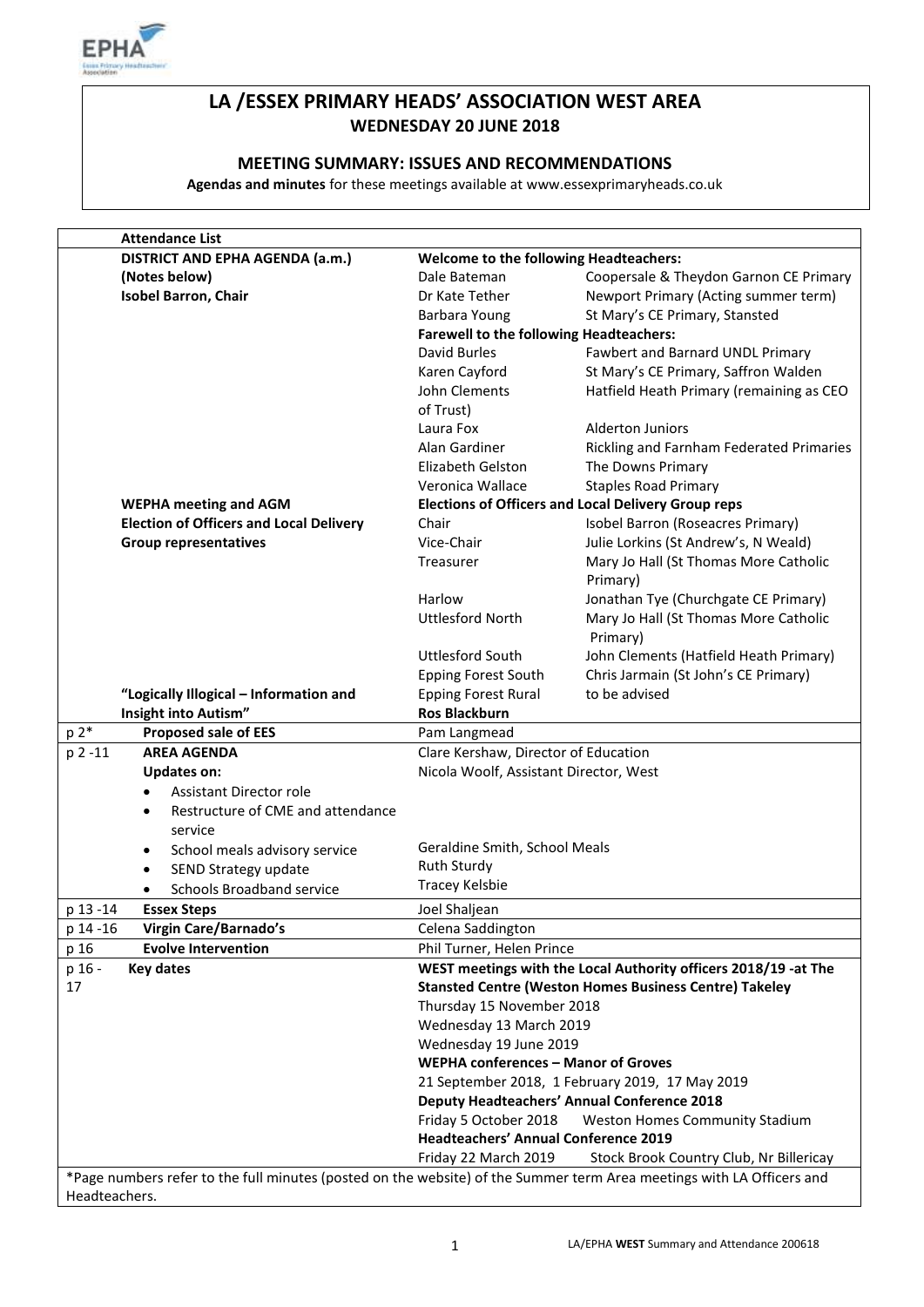

# **LA /ESSEX PRIMARY HEADS' ASSOCIATION WEST AREA DISTRICT AND AREA MEETING WEDNESDAY 20 JUNE 2018 ATTENDANCE**

#### **Present**

Bonnie Jones William Martin Anna Harvey William Martin

Louise Anniss Dunmow St Mary's CE Primary George Athanasiou Great Sampford Primary E Johnson Matching Green Primary Gina Bailey **St James CE Primary** Alison Kerrell Great Bardfield Primary Dale Bateman Coopersale & Theydon Isobel Barron Roseacres Primary/ West Chair Karen Cayford St Mary's CE Primary, SW Bernadette Miele Tany's Dell Primary John Clements Hatfield Heath Primary Sophie Pardalis Limes Farm Juniors Andrew Cosslett Takeley Primary Christine Peden Pear Tree Mead Primary Mary Evans The Henry Moore Primary Julie Puxley Katherine Semar Infants Joanne Fradd Debden CE Primary Colin Raraty Rodings Primary Jonathan Furness Ivy Chimneys Primary Linda Reid Elsenham CE Primary Lawrence Garside Felsted Primary **David Rogers** Bentfield Primary Elizabeth Gelston The Downs Primary Linda Todd Radwinter CE Primary Katie Henson Milwards Primary Emma Vincent RA Butler Academies Anthony Hull Katherine Semar Juniors Matt Woolard Hereward Primary Michelle Hughes Thaxted Primary Joanne Willcox Hillhouse CE Primary

**In Attendance Apologies** Joel Shaljean Essex Steps **Ann Grisley** Limes Farm Infants Deputy Farnham & Rickling

Nicola Woolf Lead SE Partner West Tracey Kelsbie Schools Broadband Jacky Castle SE Partner (West) Clare Corrigan Children's Social Care Cathie Bonich SE Partner (West) Iain Birtwell SE Partner (West)

Ros Allsop **Clavering Primary** Sarah Hurwood Epping Upland CE Primary Claire Jackman Great Easton Primary

Lucy Mawson Stebbing Primary

Vicky Early **Harlowbury Primary** Teresa Phillips Thomas Willingale School Kim Hall **Henham & Ugley Primary** Christine Tonkins St Mary's CE Primary, Stansted Chris Jarmain St John CE Primary Julie Witteridge White Bridge Primary

Pam Langmead EPHA Professional Officer Ian Kendal St Luke's/St Alban's CP

### **LA Officers LA Officers**

Clare Kershaw Director of Education Geraldine Smith Schools Meals Service

Note: If your attendance or apologies have not been noted please contact the EPHA Professional Officer at [pam@langmead.me.uk](mailto:pam@langmead.me.uk) for amendment.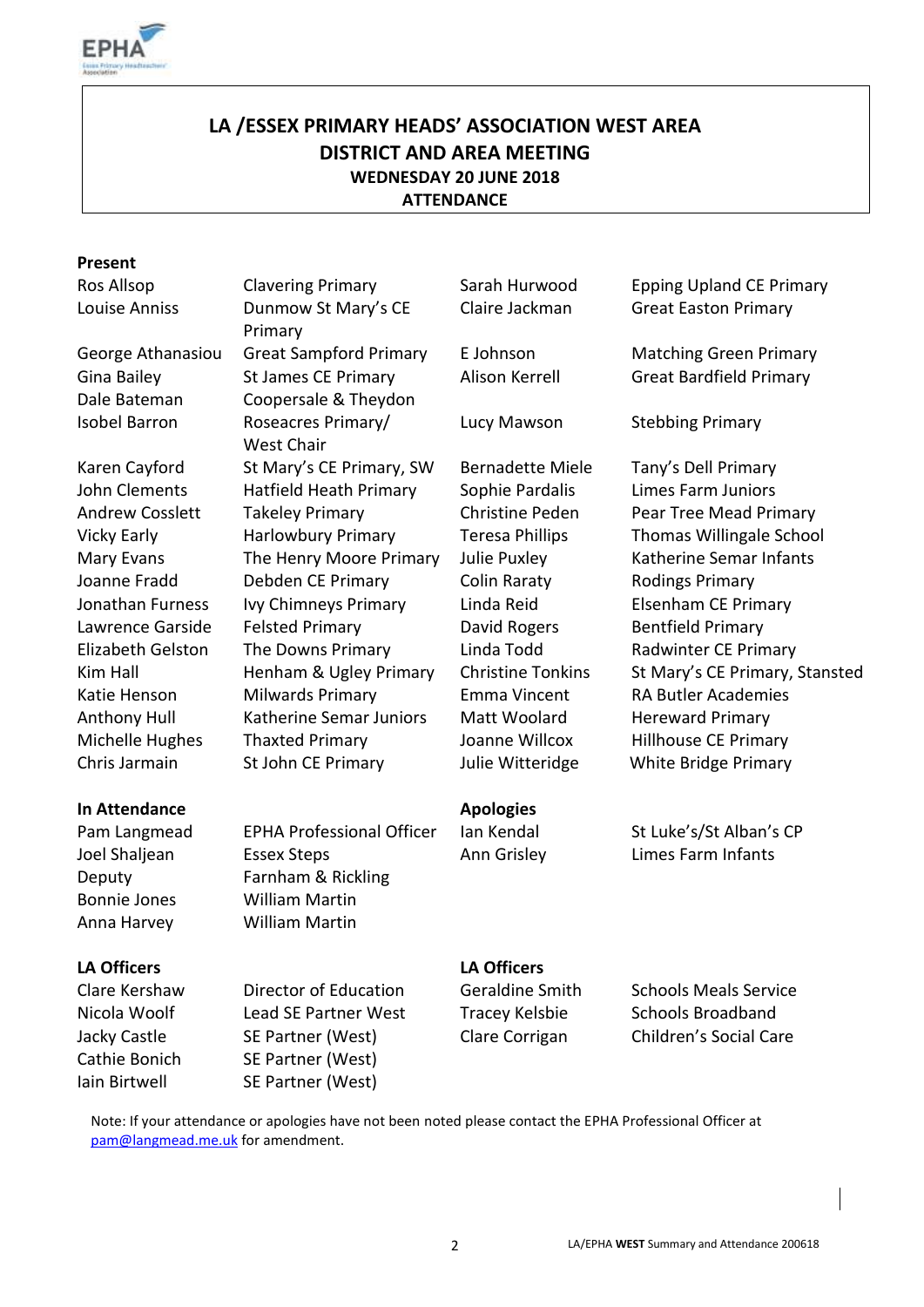

### **WEST EPHA AREA MEETING MINUTES 20 June 2018**

#### **1. WELCOME**

Isobel Barron, the West Area Chair welcomed headteachers to the meeting.

#### **Welcome to the following Headteachers:**

| Dale Bateman   | Coopersale and Theydon Garnon CE Primary |
|----------------|------------------------------------------|
| Dr Kate Tether | Newport Primary (Acting summer term)     |
| Barbara Young  | St Mary's CE Primary, Stansted           |

#### **Farewell to the following Headteachers:**

| David Burles      | <b>Fawbert and Barnard UNDL Primary</b>            |
|-------------------|----------------------------------------------------|
| Karen Cayford     | St Mary's CE Primary, Saffron Walden               |
| John Clements     | Hatfield Heath Primary (remaining as CEO of Trust) |
| Laura Fox         | <b>Alderton Juniors</b>                            |
| Alan Gardiner     | <b>Rickling and Farnham Federated Primaries</b>    |
| Elizabeth Gelston | The Downs Primary                                  |
| Veronica Wallace  | <b>Staples Road Primary</b>                        |

#### **2. WEST EPHA ANNUAL GENERAL MEETING**

#### **a) CHAIR'S REPORT**

Isobel Barron, Chair of West EPHA, gave the following report.

#### **Review of the year- already!!!**

Another year … another Education Secretary!

Though one who has the courage to accept that schools have 'cost pressures' and that the National Insurance and Pension Contributions are a big factor.

Also acknowledging the accountability system is flawed and needs to be looked at. As well as, the need to support schools more, offering possible sabbaticals, and that there may be, after all a recruitment shortfall (though not crisis!).

So; some hope on the horizon then!

What else has gone on?

- GDPR? (and talk about workload!/ work life balance)
- LA- even more restructuring- but also the support of Clare Kershaw in her positive and constructive approach to working with EPHA and in the pursuit of making things better for Essex pupils.
- The loss of Dave Hill to Surrey
- Broadband is another issue that has consumed your EPHA Executive this year. We have been working alongside Clare to make sure we get the best product we can for all schools.

March saw the retirement of Nigel Hookway as the Executive Director and the EPHA leadership and Professional Officer have done a brilliant job of covering the meetings ensuring that Heads have a voice.

I am sure the consultations (now-'call for evidence') that we have been asked to respond to this year by the DfE are now in to double figures. I do hope that they listen to the responses that heads and school staff have made – **not least about WORKLOAD AND WORKLIFE BALANCE!**

Thanks to Pam for her tireless work on all our behalves. Minutes taking, attending meeting, organising HT/ DH conferences, 7 minute meetings, checklists/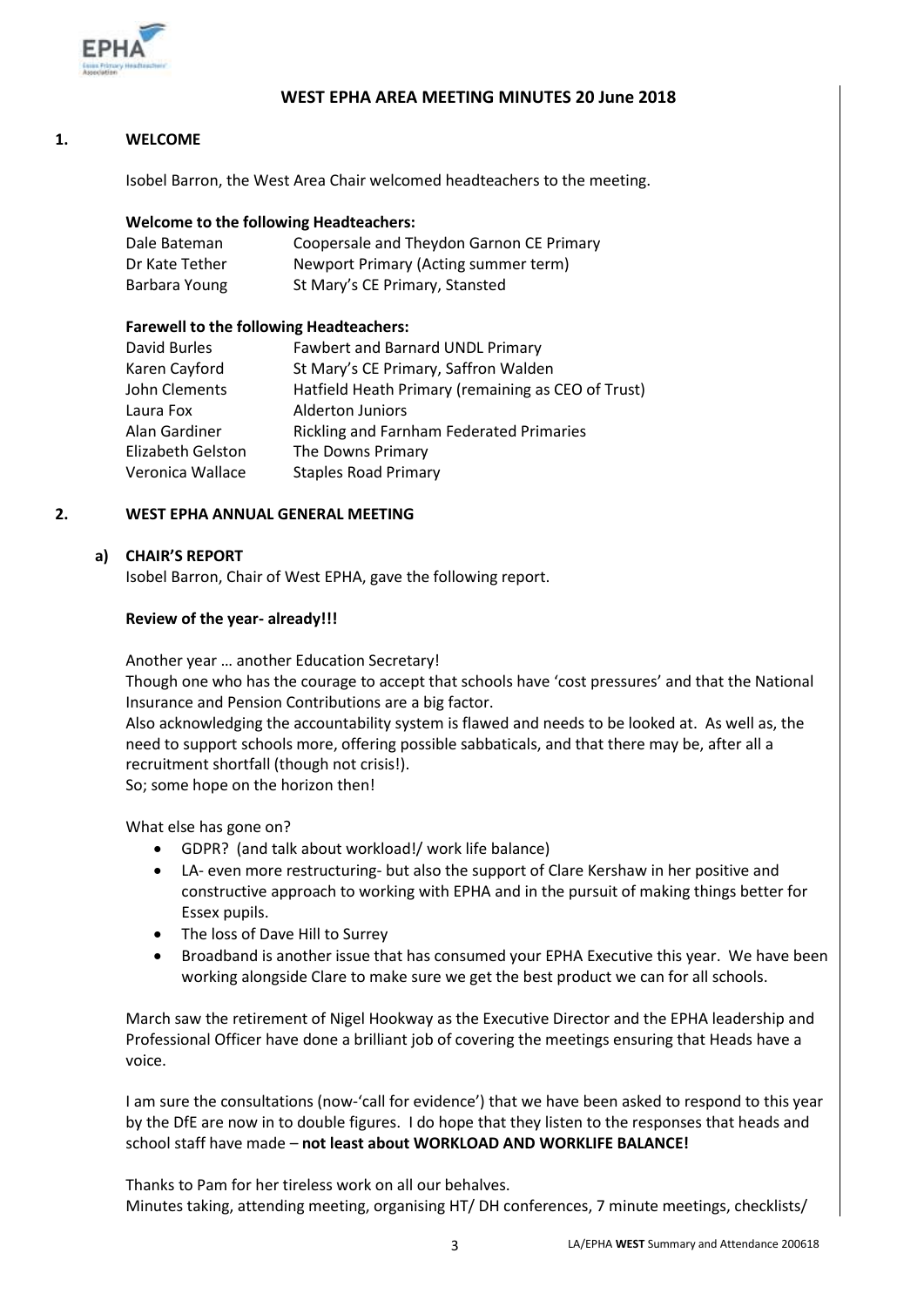

polices, GDPR guidance and additional training sessions, updating the website, new heads induction packs and liaison with the LA personnel.

HT briefings with 'to do lists', whilst scary, are an absolute godsend and provide a useful summary of the changes, saving vast amounts of time reading/digesting it alone.

Thank you- you are an integral and essential part of the success of EPHA and helping to keep many of us heads sane!!

#### **What is to come?**

Possibility of positive and constructive change with continued professional dialogue and engagement with the new Regional Schools Commissioner, Sue Baldwin. At the recent EPHA exec meeting she indicated a new relationship- looking to identify good practice, solution focused with heads/schools at the heart of the conversation and looking for active engagement. We'll see- time will tell.

I am sure we will hear more on the following:

- Grammars
- Academies
- Baseline
- National Funding Formula
- Recruitment and Retention/ workload
- Mental Health of children and staff

#### **My thoughts**

**I cannot believe that we are at the end of yet another year The roller coaster just gets ever faster**

**Responding to the rate of change and expectations is relentless**

**I am amazed at heads and staff resilience and passion for the true meaning of education in making a real difference to children's lives every day.**

#### **As heads and EPHA we need to stand together- together we are stronger and need to continue to pick up the mantle and fight for what we believe in.**

Speakers who this year that have stood out and made us re-engage with what we believe in and 'reignite the fire- such as Sir John Jones at the headteacher conference and the recent WEPHA conference, Professor Bill Lucas on the value and importance of teaching creative thinking skills in school.

Bill Lucas presented 6 C's- I presented my own model of 6 C's (content/courage/conviction/creative/confidence/collaborative) *(BL: The content had given her courage and conviction to come up with creative solutions and the confidence to 'do it differently' but not to 'throw the baby out with the bathwater'. However, with a head with no deputy, it going to be a collaborative effort).*

In challenging circumstances – it is a 'fight' or 'flight' approach but I propose a third way….

The key is 'collaboration'..... stronger together!

Take a moment to stop and think of all the positives that you have achieved this year. To colleagues moving on- best of luck in whatever your chosen path is. Thank you for your energy and commitment to making a difference to children's lives in Essex.

To you all - thank you for your energy, commitment, camaraderie and perseverance to get the job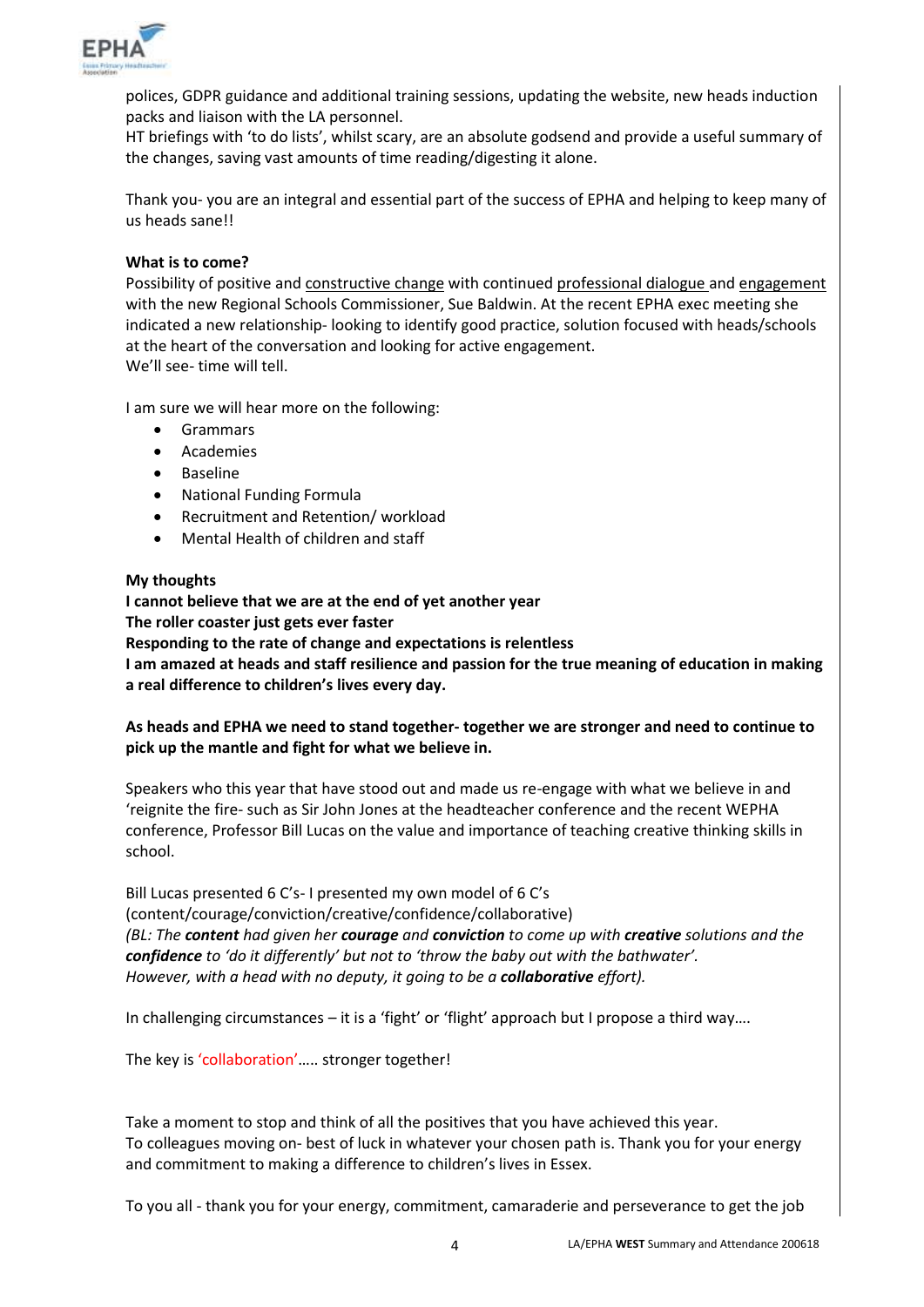

done no matter what! You are all brilliant! Make sure you have a break, relax and enjoy the peace and quiet of warm (I hope) summer days!

Thank you.

#### **b) ELECTION OF OFFICERS AND LOCAL DELIVERY GROUP REPRESENTATIVES**

| <b>Chair</b>               | Isobel Barron (Roseacres Primary)              |
|----------------------------|------------------------------------------------|
| <b>Vice-Chair</b>          | Julie Lorkins (St Andrew's, N Weald)           |
| <b>Treasurer</b>           | Mary Jo Hall (St Thomas More Catholic Primary) |
| <b>Harlow</b>              | Jonathan Tye (Churchgate CE Primary)           |
| <b>Uttlesford North</b>    | Mary Jo Hall (St Thomas More Catholic Primary) |
| <b>Uttlesford South</b>    | John Clements (Hatfield Heath Primary)         |
| <b>Epping Forest South</b> | Chris Jarmain (St John's CE Primary)           |
| <b>Epping Forest Rural</b> | to be advised                                  |

The officers and Local Delivery Group representatives were thanked for the hard work that they do on behalf of headteachers in the South Area and for agreeing to continue in their roles or taking on new positions.

**c) The Summer term EPHA newsletter**, including dates for the 2018/19 school year, was circulated to headteachers at the meeting -these can also be found on the Newsletter page of the EPHA website [www.essexprimaryheads.co.uk.](http://www.essexprimaryheads.co.uk/)

#### **d) EPHA Annual Subscription**

Funding for EPHA will be top-sliced from the Delegated Schools Grant. Area meetings will continue to be "free" to all primary headteachers, as will the website, headteacher briefings and advice and support from the Professional Officer.

#### **e) Conferences**

Headteachers were reminded that the Deputy Headteachers' conference will be held on Friday 5 October 2018 at the Weston Homes Community Stadium (key note speakers Andrew Hall and Sir John Jones) and next year's annual Headteachers' conference will be held on Friday 22 March 2019 at Stock Brook Country Club (key note speaker, Sir Robert Winston)

The programme and booking form for the Deputy Conference will be posted to schools at the end of June.

#### **f) Checklist for new headteachers**

As part of EPHA's support for new headteachers, the Professional Officer has developed a checklist for new headteachers. We recommend that this checklist is completed by the outgoing headteacher and/or the Chair of Governors to give a newly appointed headteacher essential information about their school, as well as local and county-wide support– information they need from day one in their new post. The checklist is not exhaustive and should be amended and adapted to suit each school.

We suggest that the checklist is also shared with acting and interim headteachers.